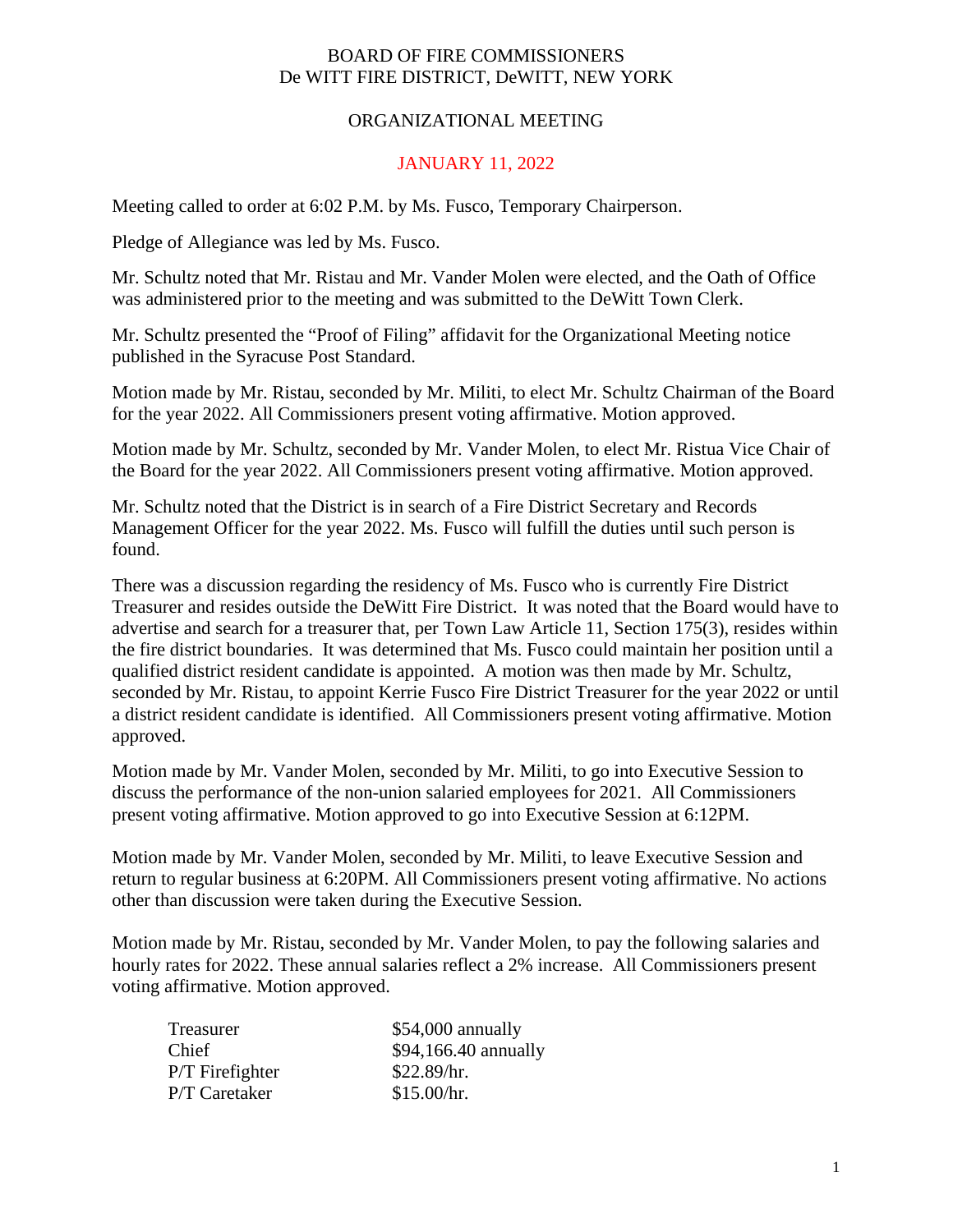Mr. Schultz administered the Oath of Office to the Chief of Fire and Fire District Treasurer.

Motion made by Mr. Vander Molen, seconded by Mr. Ristau, to appoint Randy Ray, P.O. Box 731, Baldwinsville, NY 13027 as legal counsel to the DeWitt Fire District for the year 2022. All Commissioners present voting affirmative. Motion approved.

Blanket Theft Coverage with ESIP covering the District against theft by all employees was discussed. Mr. Schultz reviewed that the District is covered up to \$4,000,000. Motion made by Mr. Vander Molen, seconded by Mr. Militi, to keep the coverage at that level.

Motion made by Mr. Vander Molen, seconded by Mr. Ristau, to designate Solvay Bank as the depository for Fire District funds, with the total amount of \$6,100,000. All Commissioners present voting affirmative. Motion approved.

Motion made by Mr. Militi, seconded by Mr. Vander Molen, to grant primary check signing authority to Chief Green, Ms. Fusco and Mr. Ristau. Ms. Fusco will be second signer for checks over \$2,500 or checks under \$2,500 on an emergency basis only. All Commissioners present voting affirmative except Mr. Ristau who abstained. Motion approved.

The DeWitt Fire District Investment policy was reviewed prior to the meeting. Motion made by Mr. Ristau, seconded by Mr. Vander Molen, to approve the Investment policy amended January 20, 2020. All Commissioners present voting affirmative. Motion approved. (Addendum "A")

The DeWitt Fire District Purchasing policy was reviewed prior to the meeting. Motion made by Mr. Ristau, seconded by Mr. Vander Molen, to approve the Purchasing policy amended January 14, 2020. All Commissioners present voting affirmative. Motion approved. (Addendum "B")

The DeWitt Fire District Travel, Administrative & Miscellaneous Policy was reviewed prior to the meeting. Motion made by Mr. Ristau, seconded by Mr. Vander Molen, to approve the Travel policy dated February 4, 2016. All Commissioners present voting affirmative. Motion approved. (Addendum "C")

The DeWitt Fire District Drug and Alcohol Policy were reviewed prior to the meeting. Motion made by Motion made by Mr. Ristau, seconded by Mr. Vander Molen, to approve the Drug and Alcohol Policy for the volunteer members dated January 3, 2014. All Commissioners present voting affirmative. Motion approved. (Addendum "D")

The DeWitt Fire District Electronic Banking Policy was reviewed prior to the meeting. Motion made by Mr. Ristau, seconded by Mr. Vander Molen, to approve the Electronic Banking Policy as amended to include directives from Solvay Bank and dated January 5, 2016. All Commissioners present voting affirmative. Motion approved. (Addendum "E")

The DeWitt Fire District Corrective Action Offenses were reviewed prior to the meeting. Motion made by Mr. Ristau, seconded by Mr. Vander Molen, to approve the Corrective Action Offenses with no changes and dated January 6, 2015. All Commissioners present voting affirmative. Motion approved. (Addendum "F")

The DeWitt Fire District Controlled Substances Operational Plan was presented. Motion made by Mr. Ristau, seconded by Mr. Vander Molen, to approve the Controlled Substance Operational Plan as amended. All Commissioners present voting affirmative. Motion approved. (Addendum "G")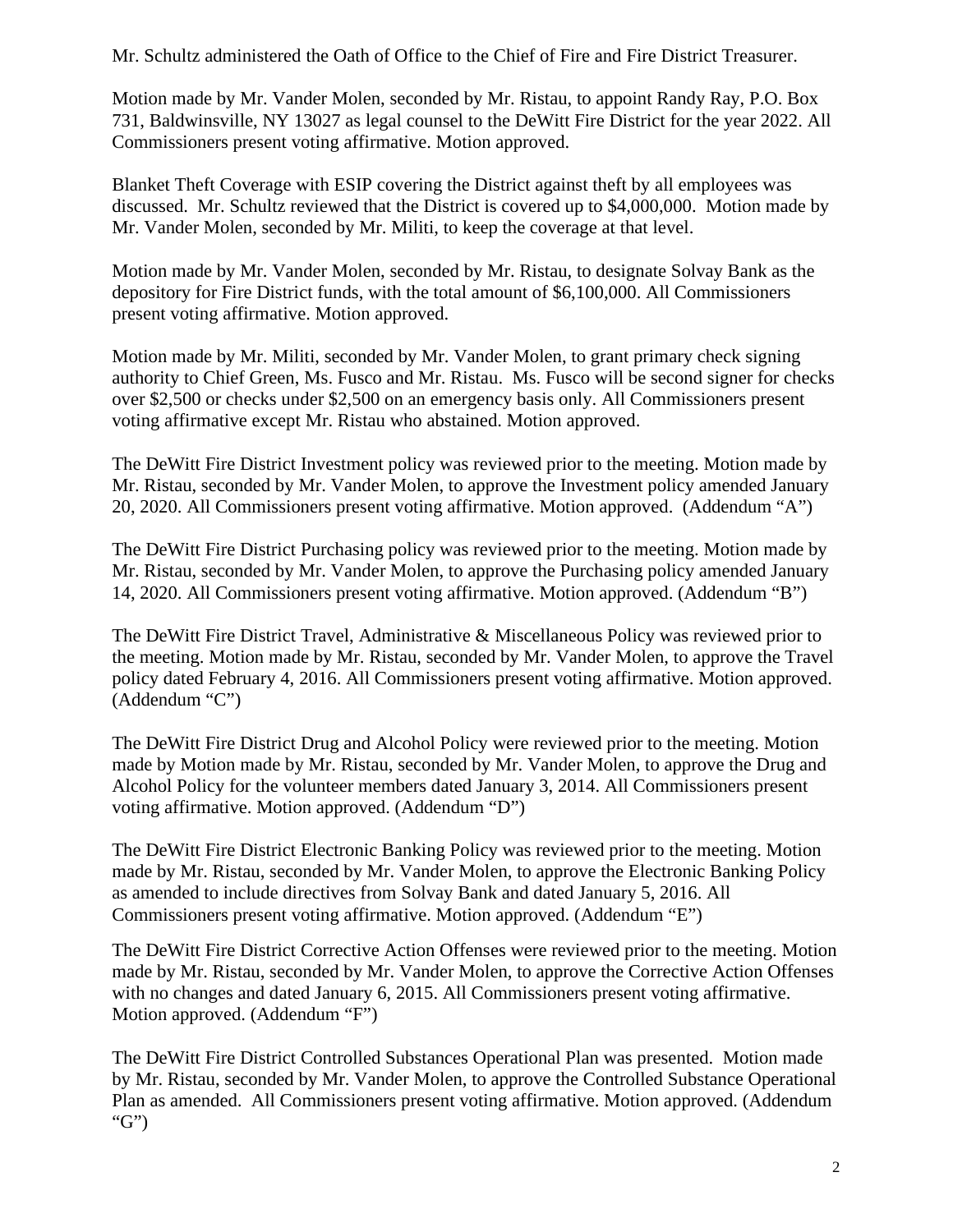The DeWitt Fire District Ethics, Anti-Discrimination, Workplace Violence and Sexual Harassment Policies were reviewed prior to the meeting. Motion made by Mr. Ristau, seconded by Mr. Vander Molen, to approve these policies with no changes. All Commissioners present voting affirmative. Motion approved. (Addendum "H, I, J, K")

Mr. Schultz appointed the following people to the standing committees:

|                  | Primary          | Secondary   |
|------------------|------------------|-------------|
| Finance          | Mr. Militi       | Mr. Schultz |
| Building/Grounds | Mr. Militi       | Mr. Ristau  |
| Personnel/Staff  | Mr. Schultz      | Mr. Militi  |
| Long Range Plan  | Ms. Ristau       | Mr. Schultz |
| Apparatus        | Mr. Vander Molen | Mr. Ristau  |
| Legal            | Mr. Vander Molen | Mr. Ristau  |

The Service Award Program Directors were reviewed. Motion made by Mr. Militi, seconded by Mr. Vander Molen, to appoint Mr. Vander Molen and Mr. Militi as Directors for 2022. All Commissioners present voting affirmative. Motion approved.

Motion made by Mr. Vander Molen, seconded by Mr. Militi, to hire Grossman St. Amour CPA's PLLC, One Lincoln Center, Syracuse, NY 13202 to complete an audit of the DeWitt Fire District's 2021 records by June 1, 2022. All Commissioners present voting affirmative. Motion approved.

Motion made by Mr. Vander Molen, seconded by Mr. Ristau, to authorize the Fire District Treasurer to pay repetitive bills as allowed by Town Law. (Addendum "L") All Commissioners present voting affirmative. Motion approved.

Motion made by Mr. Ristau, seconded by Mr. Militi, to authorize the Treasurer to pay the current IRS mileage rate of \$.585 per mile and the IRS per diem meals rate (destination dependent) for travelers. All Commissioners present voting affirmative. Motion approved.

Motion made by Mr. Vander Molen, seconded by Mr. Militi, to hold the regular Board meetings for the year 2022 on the second Tuesday and the fourth Tuesday of each month, except June, July and August when meetings will take place on the fourth Tuesday only, at the DeWitt Fire District Headquarters located at 4500 E. Genesee St, DeWitt, NY 13214 at 6:00PM. All Commissioners present voting affirmative. Motion approved.

Motion made by Mr. Ristau, seconded by Mr. Vander Molen, to designate the *Post-Standard* and the *Community Media Group* (*Eagle Bulletin)* as the official newspapers of the DeWitt Fire District for year 2022. All Commissioners present voting affirmative. Motion approved.

Motion made by Mr. Vander Molen, seconded by Mr. Militi, to approve membership in the Association of Fire Districts of the State of New York, the Central Region Fire District Association, the New York State Association of Fire Chiefs, the International Association of Fire Chiefs, Career Fire Chiefs of New York State, the National Fire Protection Association and the International Society of Fire Service Instructors for the year 2022 and to authorize the Fire District Treasurer to pay the respective annual dues for these memberships. All Commissioners present voting affirmative. Motion approved.

The DeWitt Fire Department Inc. did not submit any nomination for Deputy Chief; therefore, there was no action by the Board on this position.